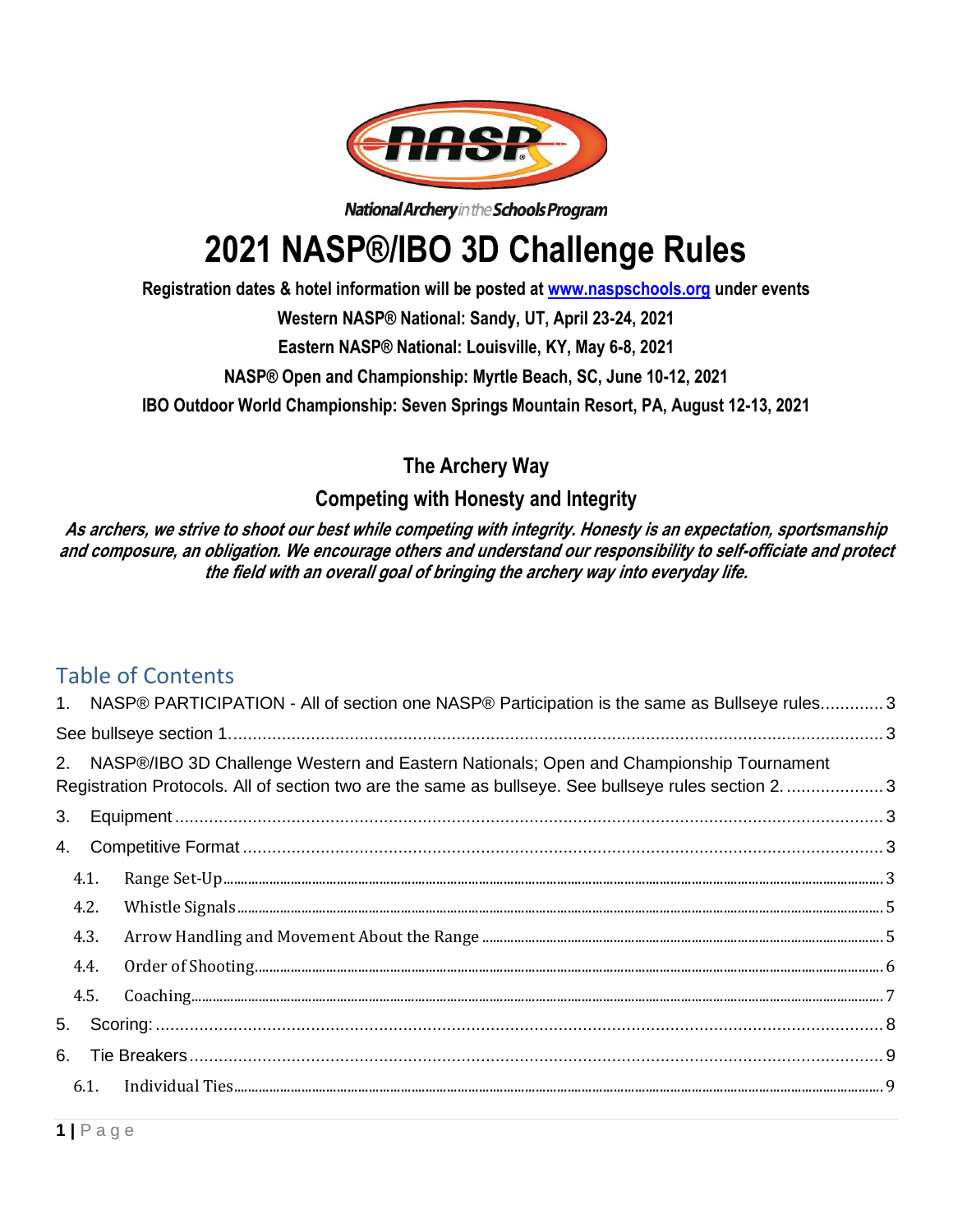|  |  | 9. Protest Procedure - all protest procedures are the same as bullseye. See Bullseye rules section 9.  10 |  |  |
|--|--|-----------------------------------------------------------------------------------------------------------|--|--|
|  |  | 10. NASP®/IBO 3D Challenge Scholarships at NASP® Eastern, Western National and 3-Star Challenge           |  |  |
|  |  |                                                                                                           |  |  |
|  |  |                                                                                                           |  |  |
|  |  |                                                                                                           |  |  |

# **NASP® TOURNAMENT SANCTIONED RULES & PROTOCOLS**

National Archery in the Schools Program (NASP®) National Rules are the governing rules for the Western and Eastern National and Open Championship tournaments. NASP® states within the United States and other NASP® countries have the freedom to manage their programs within these rules. Although the NASP® National Rules are the minimum guide for states and countries to follow, each state or country may add to or increase the NASP® rules to fit local requirements. Standard safety protocols and operating principals create a familiar field for NASP® students, so they are prepared and understand what is expected at each NASP® event**.**

**New for 2020:** Except for inconsequential language edits, rule changes are in yellow highlights.

- The NASP® logo is a registered trademark and may only be used on t-shirts, banners, or any other items, with written permission from NASP®.
- NASP® has modified the school designation, beginning in 2021 there will be two types of schools; *Traditional* school is a "brick and mortar" type of school, with administrators, supervisors, and teachers, recognized as a SCHOOL by the Department of Education, this includes public and private schools. *Non-traditional* education is all other forms of education and includes, on-line, homeschool, or any remote education program.
- The eligibility of all NASP® educational systems, traditional and non-traditional, to combine, or have students shoot for a higher grade, now falls under the small school rule. Information concerning these changes is also highlighted in yellow. The goal of NASP® is to establish guidelines where schools, regardless of size, would be allowed to create teams fairly and equitably compared to other teams.

**Special Note:** With the current COVID-19 special operating guidelines and procedures to get kids back to school (if sports activities are taking place), the school of enrollment will remain their NASP® school. In other words, if traditional schools are requiring students to participate in distance learning through on-line education to maintain their progress and grades. Those students are still members of the traditional school they are enrolled in and remain under those associated NASP® rules.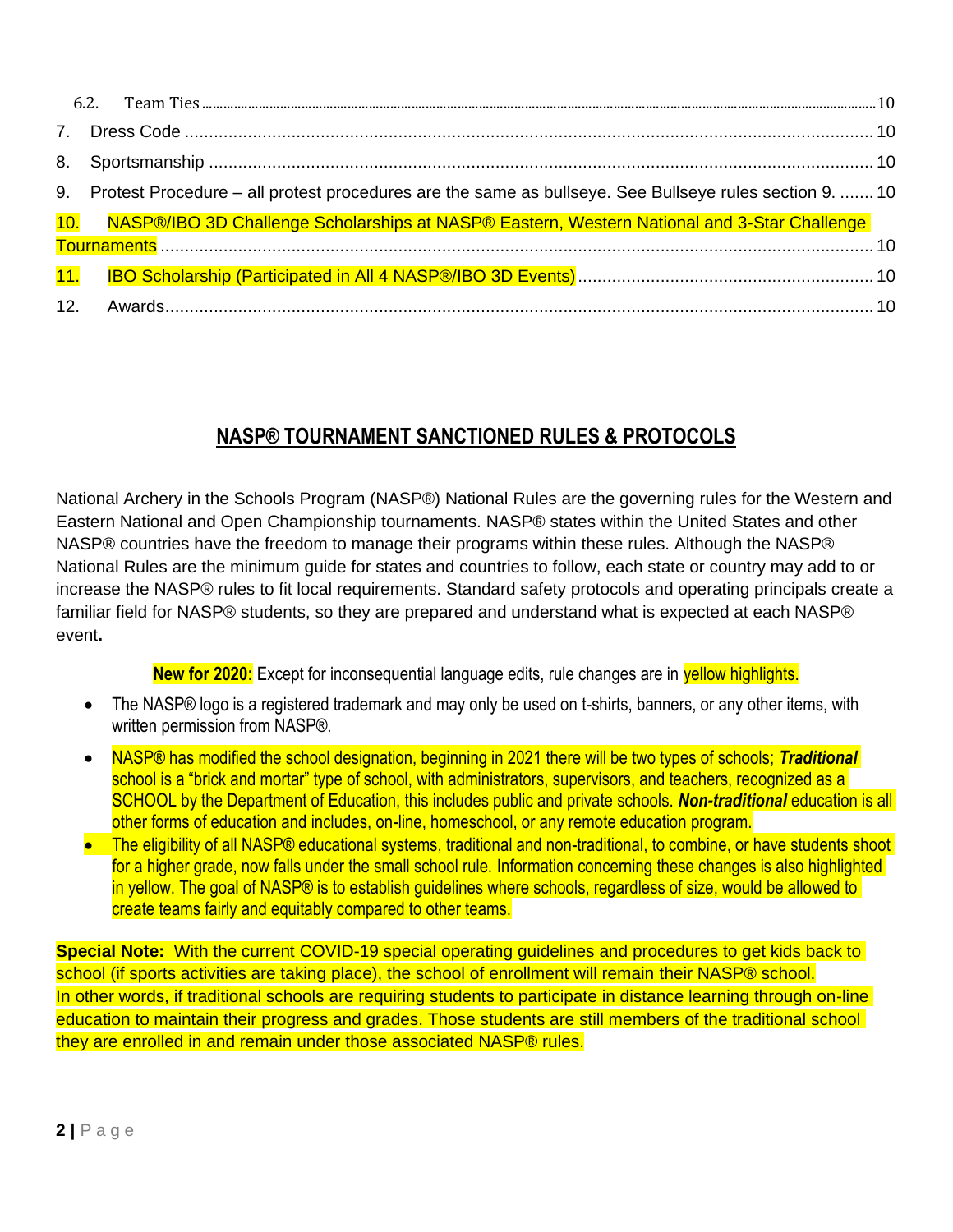**National 3D Challenge:** The archer's school must have shot in a state level NASP®/IBO 3D Challenge or be registered for the NASP® Nationals (bullseye) in order to participate in the NASP® IBO 3-D National Challenge. For teams that competed in a state level NASP®/IBO 3D Challenge, qualification tiers will be in place for national registration that will give qualifying team's priority registration over states without a state level 3D tournament.

- <span id="page-2-1"></span><span id="page-2-0"></span>1. **NASP® PARTICIPATION - All of section one NASP® Participation is the same as Bullseye rules. See bullseye section 1.**
- <span id="page-2-2"></span>2. **NASP®/IBO 3D Challenge Western and Eastern Nationals; Open and Championship Tournament Registration Protocols. All of section two are the same as bullseye. See bullseye rules section 2.**
- <span id="page-2-3"></span>3. **Equipment -- Only equipment specified for use in NASP® may be used in the tournament. All of section 3 is the same as bullseye. See bullseye Equipment section 3.** 
	- 3.1. Only exceptions for 3-D are in the accessory section. The following two items are in addition to Section 3.5. of bullseye rules
		- 3.1.1.Rangefinders and/or Range finding binoculars are prohibited.
		- 3.1.2. The use of binoculars is permitted on NASP® IBO 3-D Challenge ranges.

## <span id="page-2-4"></span>4. **Competitive Format**

*NASP® competitions are designed to be extensions of the in-school curriculum. Tournaments emphasize safety, sportsmanship, and indoor application.*

#### <span id="page-2-5"></span>4.1. **Range Set-Up**

- 4.1.1.Each range will have 6 shooting lanes and 6 targets, 1 target per lane.
- 4.1.2.Targets will be placed along a diagonal line ranging in distance from 10 meters (32' 10") to 15 meters (49'2") from the shooting line. Target 1 will be approximately 10 meters from the shooting line and target 6 will be approximately 15 meters from the shooting line. Targets 2, 3, 4 and 5 will be between targets 1 and 6.
- 4.1.3.The 10-meter target will be a turkey. The 15-meter target will be a mountain sheep. Between 10 meters and 15 meters, at increasing distances, will be a coyote, bear, pronghorn antelope, and deer. All targets are manufactured by Rinehart and available for purchase on the NASP® website. **Each target may be facing right or left in order that both sides of the target insert is used. Targets may be shot from the shortest distance to the longest; or from the longest distance to the shortest, depending on individual range layout.**
- 4.1.4.The diagonal target line will be approximately 3 yards or meters from the targets.
- 4.1.5.The single, straight and horizontal shooting line will be divided into 6, 5-foot-wide shooting lanes, each accommodating 2 archers.
- 4.1.6.The waiting line will be at least 4-5 yards or meters beyond the 15-meter shooting line.
- 4.1.7. A 'Coach's Alley' will be delineated between the waiting line and spectators. Only Coaches with the appropriate wrist band are permitted in Coach's alley.
	- 4.1.7.1. Only three coaches from each team may be in the coach's alley.
	- 4.1.7.2. We encourage alley coaches to be seated as much as possible to prevent blocking the view of spectators in the audience.
	- 4.1.7.3. Coaches in the alley must wear credentials provided at registration (wrist strap, etc.)
	- 4.1.7.4. For teams, at least one coach must be immediately available and located with his or her team while the team is shooting in case issues must be resolved. Coaches must display positive sportsmanship while in this alley.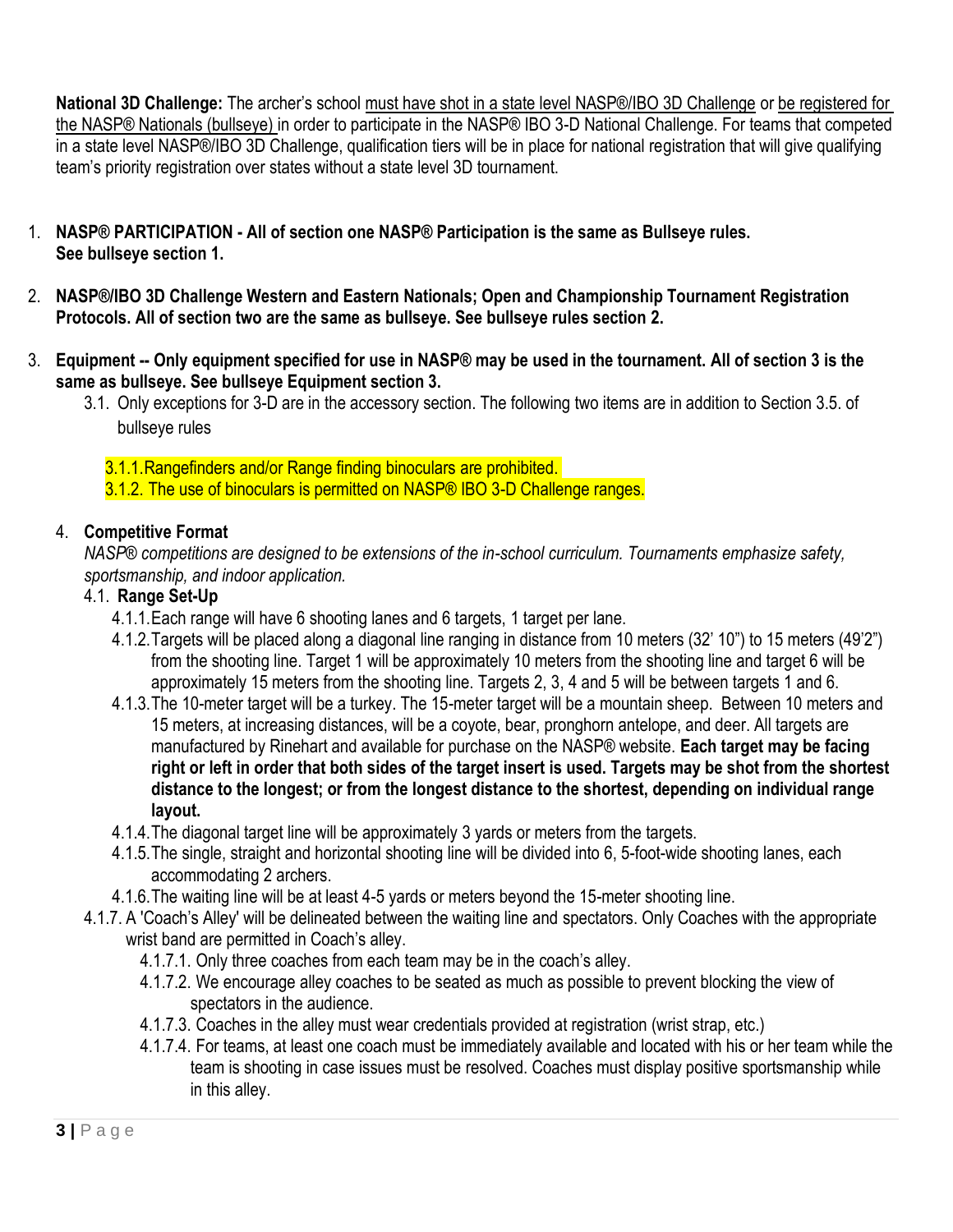- 4.1.8.Spectator seating will be placed as close as possible behind the waiting line.
- 4.1.9.Shooting lines will support 5-foot-wide shooting lanes accommodating 2 archers per lane.
	- 4.1.9.1. The shooter's label will indicate with "Left" or "Right" which half of the 5' wide shooting lane each archer is assigned.
		- 4.1.9.1.1. Crowding across the middle of the lane is considered unsportsmanlike conduct.
		- 4.1.9.1.2. Placement of any items or marks on the floor or target as a reference or aiming point is prohibited.
	- 4.1.9.2. Shooters occupying a lane will be from different schools where possible.
	- 4.1.9.3. Coach's assigned to a group of lanes for their team can move archers within their assigned lanes if needed. But must indicate a lane change on the score cards. Archer must still occupy the same side (L or R) of the lane as was assigned to the team and each lane should still have archers from two different schools.
	- 4.1.9.4. Solo shooters will be combined where possible to promote integrity
- 4.1.10.NASP® IBO 3-D Challenge competition ranges may only be utilized during scheduled flight times. Any shooting or practicing on competition ranges prior to an archer's scheduled flight time will result in the disqualification of that archer.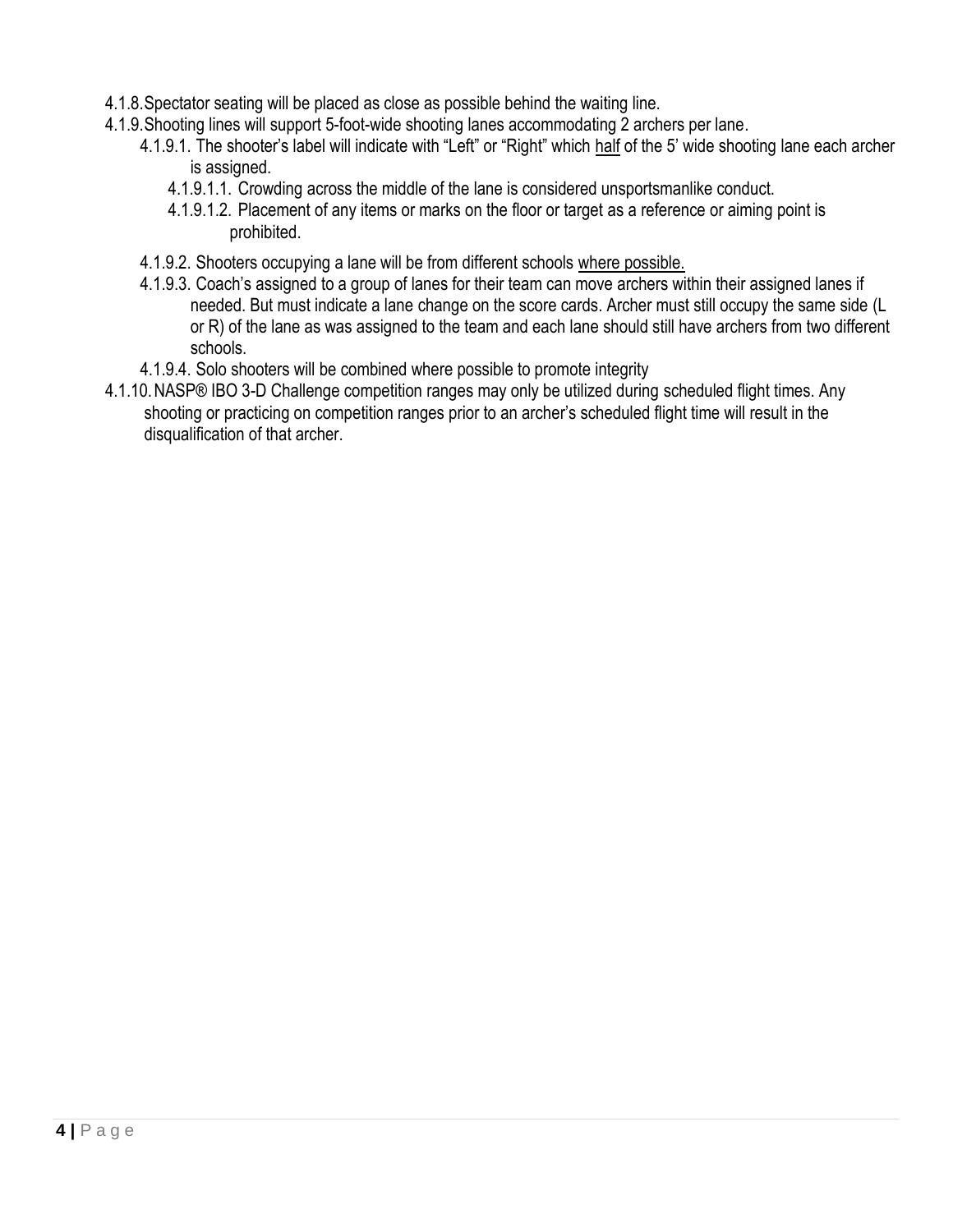

- <span id="page-4-0"></span>4.2. **Whistle Signals:** NASP® whistle commands will be used to operate the range.
	- 4.2.1. 5+ whistles for an emergency
	- 4.2.2. 2 whistles to 'get bow'
	- 4.2.3. 1 whistle to 'shoot'
	- 4.2.4. 3 whistles to 'go get arrows'
- <span id="page-4-1"></span>4.3. **Arrow Handling and Movement About the Range**: NASP® safety rules must be followed.
	- 4.3.1.Archers must walk when moving about the range.
	- 4.3.2.Archers must have one foot on each side of the shooting line with 'bows on toes' before shooting begins.
	- 4.3.3.While shooting, the archer must straddle the shooting line with the non-target foot behind the back edge of the shooting line. NO PART of the shooting line will be covered by the archer's foot.
	- 4.3.4.The tournament-provided arrow quiver must be placed ON the shooting line in FRONT of the archer.
	- 4.3.5.Shooter and quiver must remain in each archer's half of the assigned lane when on the shooting line. No part of the archers' body or the quiver may cover, or be past, their lane marks.
		- 4.3.5.1. Crowding across the middle of the lane, or into an adjacent lane, is unsportsmanlike conduct.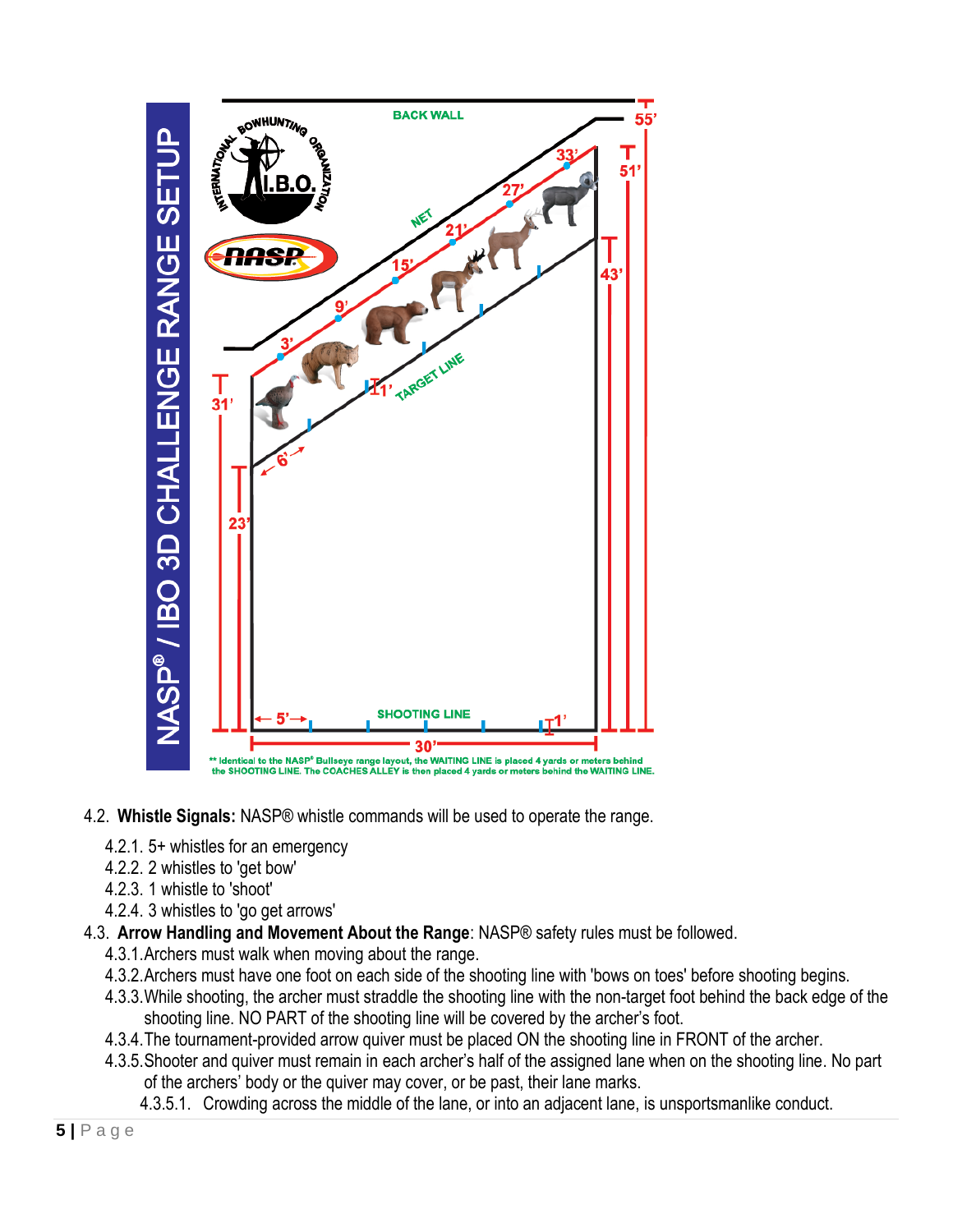4.3.5.2. Crowding is defined as any part of the archer's body or equipment extending past the 30-inch area assigned to the archer



**Archers must remain entirely within their half of the lane.**

4.3.5.3. The quiver must remain on the shooting line and within 30-inch area assigned to the archer.



4.3.6. While both archers may approach the target when scoring, only one archer may remain at the targets when arrows are pulled. The other archer must be safely behind the target line while arrows are being pulled from the target. RGG Tiay  $R$ ant wik س<br>Ga



**When pulling arrows, only one archer may be forward of the Target Line. All archers must remain standing.**

- 4.3.7. Archers must remain on their feet (standing) and off their knees when **scoring and** pulling arrows.
- 4.3.8. Arrow points must be covered with one hand and shafts grasped below the vanes with the other hand when walking with arrows.

## <span id="page-5-0"></span>4.4. **Order of Shooting**

- 4.4.1.Archers will shoot one practice end of 5 arrows at the target placed in their shooting lane.
- 4.4.2.Archers then shoot the first scored end of 5 arrows at this same starting target.
- 4.4.3.After shooting and scoring an end of 5 arrows, the archer will move the scorecard **from left to right**, to the **target line** at the next target and move arrows to the next quiver.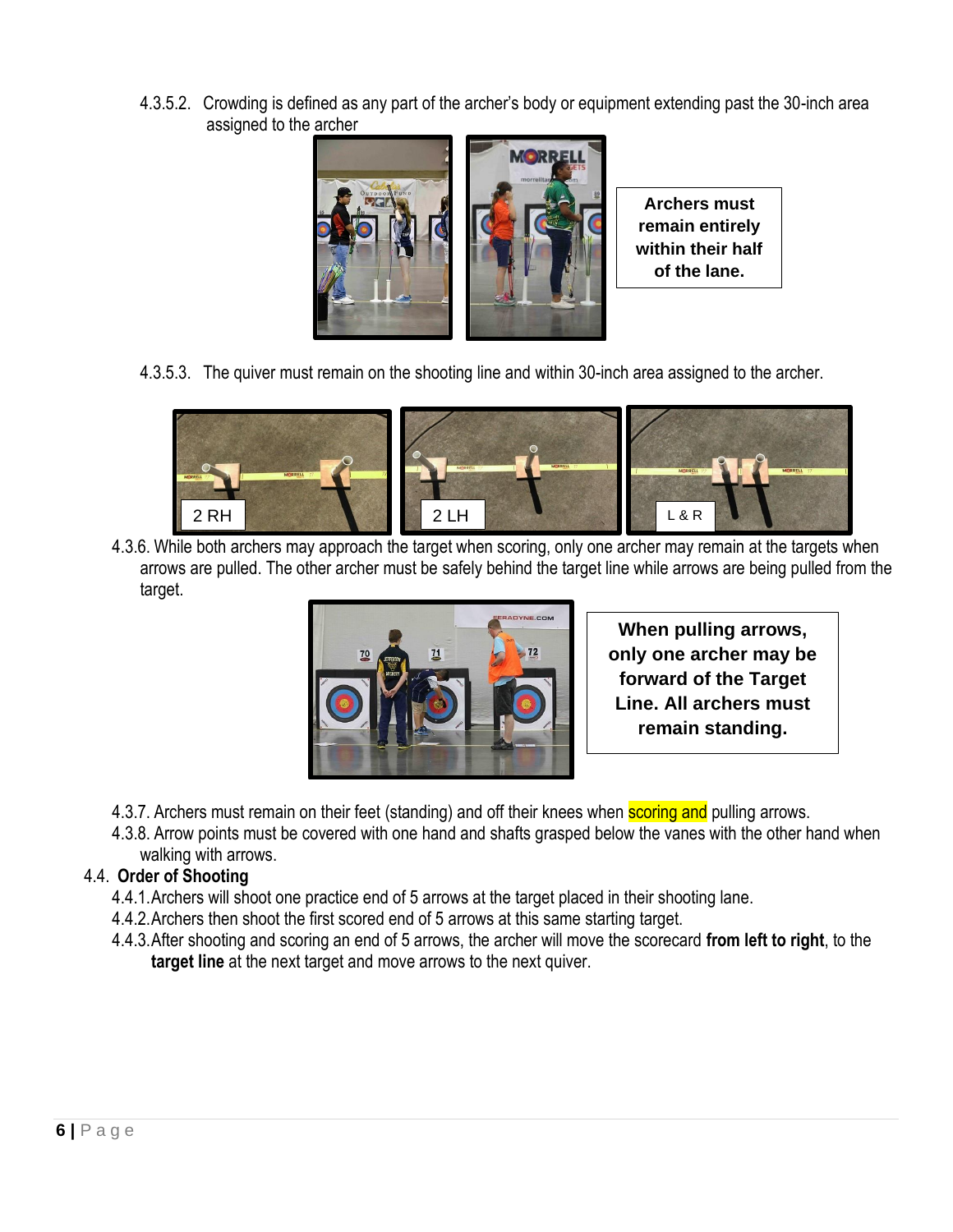4.4.4.When the archer comes to the right end of the range and has not yet shot all 6 targets, the archer will move to the opposite end of the 6-target range and continue shooting and moving to the right until the flight concludes.



- 4.4.5.Archers will have 2 minutes to shoot each 5-arrow end.
- 4.4.6.Dropped arrows will be left on the floor and replaced by a range official.
- 4.4.7.An arrow that bounces off the target may be shot again as instructed by range officials. Except for practice arrows.
- 4.4.8.Replacement arrows will only be provided for bounce outs on scoring ends. Practice bounce outs will remain as shot
- 4.4.9.An arrow that reaches the target line without hitting the target is considered a shot rather than a dropped or bounced-out arrow and will be scored zero points.
- 4.4.10.If an archer is unable to safely use the equipment and follow range protocols that archer may be removed from the competition.
- 4.4.11.If the archer's draw weight and draw length aren't sufficient to perform on par with other archers in the tournament the archer may be removed. Shot arrows that fail to reach or stick in the target butts are symptomatic of insufficient performance.
- 4.4.12.After shooting the last arrow the archer must immediately leave the shooting line, rack the bow, and return behind the waiting line. This is NASP®-specific range management protocol.
- 4.4.13.Lost vane, arrow rest damage or failure, broken nock if any occur during the release of an arrow and that arrow makes it to the target line and doesn't bounce off of the target, it is a shot arrow.
- 4.4.14.If during a tournament there is a delay in shooting exceeding 10 minutes, the tournament director has the discretion to allow archers to shoot 5 practice arrows at the target they are on prior to restarting the scoring ends. Examples of a delay could be but not limited to: (Indoor) power outage, fire alarm or medical emergency. (Outdoors) Weather such as heavy rains or lightening.

#### <span id="page-6-0"></span>4.5. **Coaching**

- 4.5.1.A team shall have no more than 3 coaches in Coaches Alley during the flight. Individual groups may have 1 coach in Coaches Alley.
	- 4.5.1.1. Any coach in Coaches Alley must have a green coach's wrist band (when supplied). Clearly identifying them as a NASP® coach.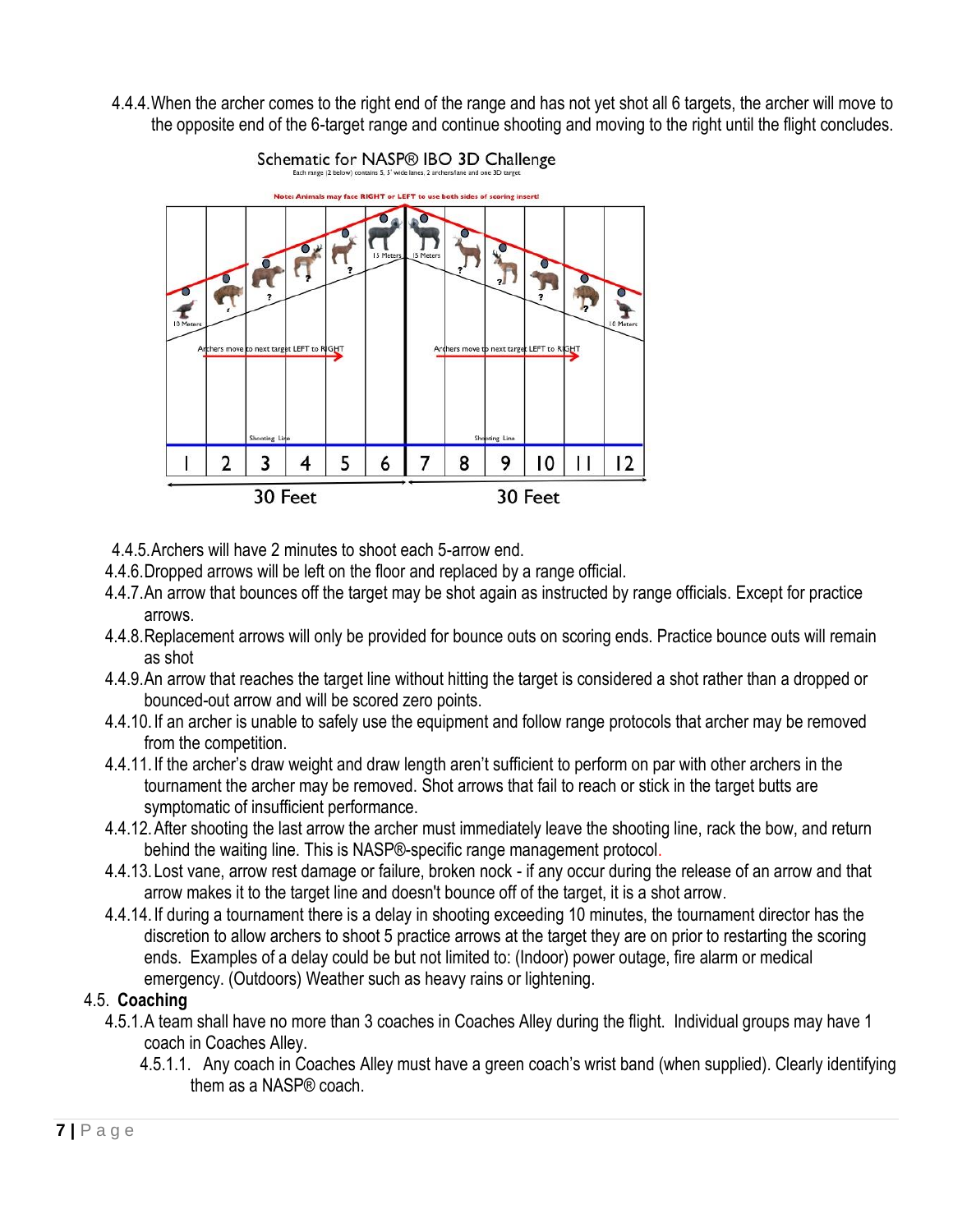- 4.5.2.Coaches of special needs archers may be allowed (with prior approval of range officials) to stand with the archer on the shooting line. However, they must do so safely and without distracting the other archers.
- 4.5.3.Coaches must withhold coaching and communication with their archer while the archer is on the shooting line. Such communication may take place only when the archer is up range of the waiting line.

# <span id="page-7-0"></span>5. **Scoring:**

- 5.1. Only archers and tournament officials will be allowed downrange of the waiting line.
- 5.2. All arrows should be scored before any arrow or the target's face is touched.
- 5.2.1.Moving or pushing an arrow into the target to affect an arrow's score violates 5.2.
- 5.3. The scoring rings are 10, 9, & 8. Any arrow outside the 8-ring but on the animal is scored a 7. Arrows in the horns (sheep & antelope), antlers (deer), or stump (turkey) are scored zero.



5.3.1.An arrow **shaft** (not the hole) touching a scoring ring line is awarded the higher point value. 5.3.2.



**The dark (top) arrow shaft is touching the 10-ring. It is scored a "10". The gold shaft (bottom) is in a hole that touches the "10" ring, but the shaft is not touching "10 ring. It is scored a "9".** 

- 5.3.3.An arrow scores zero (0) points if:
- 5.3.4.If the arrow misses the target.
- 5.3.5.If the arrow deflects off and **past** the target. (A deflection back towards the archer is a bounce out and a replacement arrow may be shot.)
- 5.3.6.An arrow that 'robin-hoods' (sticks in the back of another arrow) receives the value of the arrow in the target.
- 5.3.7.An arrow that deflects off another arrow and sticks in the target is scored where it sticks.
- 5.3.8.An arrow that deflects off another arrow and fails to stick in the target is treated as a bounce out.
- 5.3.9.An arrow that skips off the floor and imbeds in the target is scored where it sticks.
- 5.3.10.An arrow that skips off the floor and bounces off the target is treated as a bounce out.
- 5.3.11.An arrow that sticks in the target but falls completely out as shooting continues is treated as a bounce-out and a replacement arrow may be shot
- 5.4. Each lane should have two archers, one in the **left** half of the lane and the other in the **right** half of the lane.
- 5.5. Scannable (bubble-type) scorecards will be used. Archers should practice with this type of scorecard before coming to the tournament. [CLICK HERE](http://nasparchery.com/data/nasparchery/file/321_5758_2009%20Official%20score%20card.pdf) for a practice scorecard.
- 5.6. Both archers' scorecards will be on the same score board.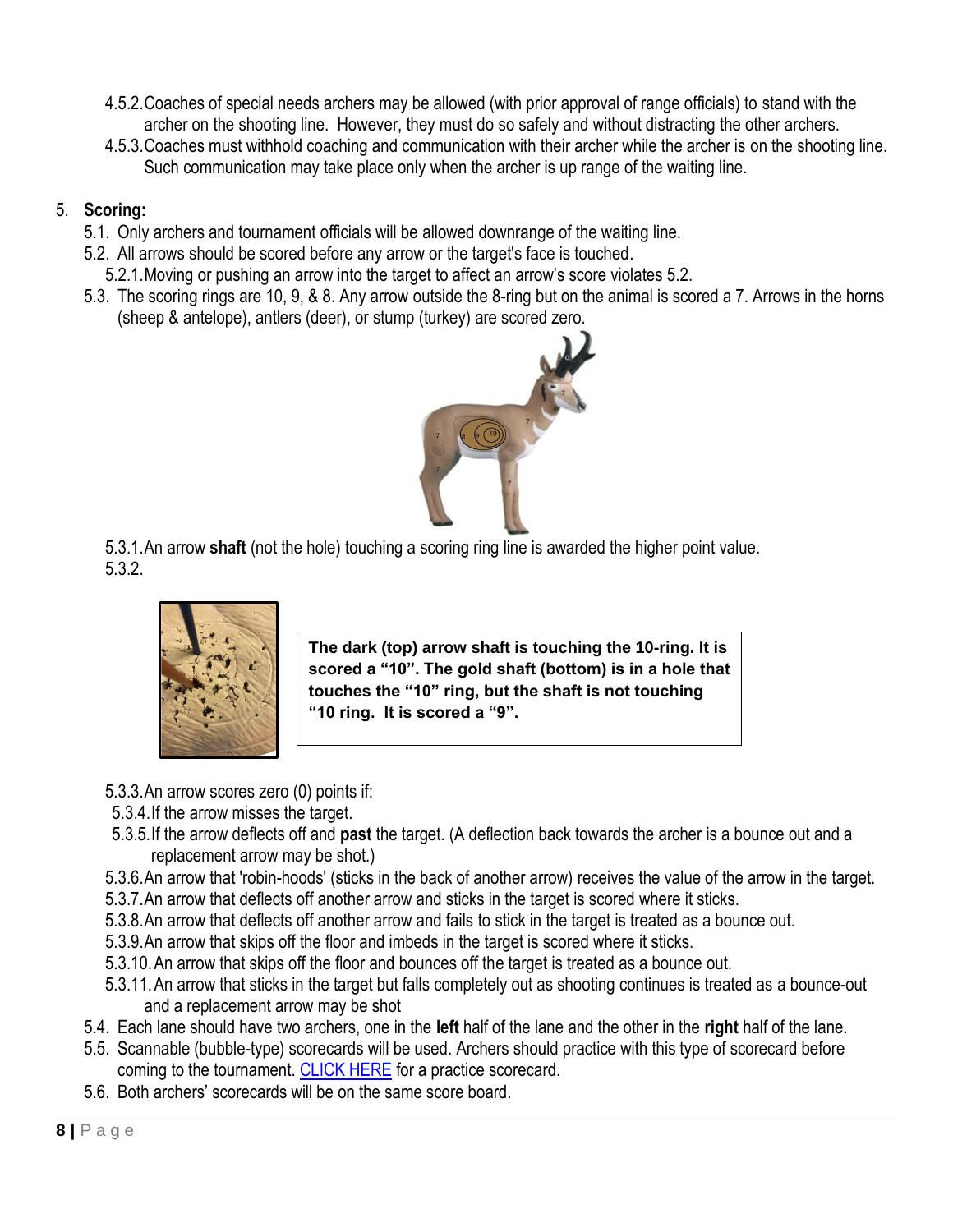- 5.6.1.The score board will be placed on the target line.
- 5.6.1.1. The score board may be placed anywhere on the target line within the archers' lane.
- 5.7. Both archers will walk to the target in their lane to record arrow scores.
	- 5.7.1.One or both archers may approach the target face to score arrows.
	- 5.7.2.**OFFICIAL SCORING PROTOCOL:** One archer will CALL and BUBBLE the other archer's arrow.
		- 5.7.2.1. The scorecard will be modified to have a "Check-Box" to the right of each 5-arrow end.
			- 5.7.2.1.1. The archer should check this box indicating he or she has examined each 5-arrow end to make sure the score has been correctly entered.
			- 5.7.2.1.2. Also check to assure that ALL ARROW VALUES are bubbled.
	- 5.7.3.Then the archers will reverse roles.
	- 5.7.4.If archers cannot agree on an arrow's score, a range official must be asked for the final decision.
	- 5.7.5.Only range officials may have erasers on the range. If the archer needs a score erased, the official will perform the task. The lane official will document such action on the back of the scorecard.
	- 5.7.6.After both archers are satisfied that arrow values have been accurately recorded, scores are considered final.
	- 5.7.7.One archer will move safely behind the Target Line while the other archer pulls his own arrows.
	- 5.7.8.Then the archers will reverse positions, one behind the Target Line while the other pulls her own arrows.
	- 5.7.9.At the conclusion of the flight both archers must sign the scorecard.
		- 5.7.9.1. If an archer fails to sign his or her scorecard, the scorecard will be considered approved and final.
		- 5.7.9.2. The archer represented by the unsigned scorecard will not be disqualified for neglecting to sign.
- 5.8. Scorecard deficiencies may be found in the scoring room:
	- 5.8.1.Scorecard has more than one value on a scoring line. The higher value will be erased.
	- 5.8.2.Scorecard has more than one value on a scoring line but there is a blank line among the 5 scoring lines. One of the double values will be moved to the blank line.
	- 5.8.3.A scoring line is blank. Except in 5.8.2 above, the blank line will be scored zero.
- 5.9. An archer's score may only be counted for a single team. The score will also be used to determine the archer's individual placement.
- 5.10.Range officials will gather signed scorecards after each flight at the target.
- 5.11.Disqualification may occur if an archer takes the scorecard up-range of the shooting line or to the coach or other unofficial person(s).
- 5.12.If an archer observes another recording a false score a range official **must** be alerted.
- 5.13.Summation of the team's highest 6 individual scores, with at least 2 of both genders will comprise the team score.
- 5.14. For single gender schools, all 6 individual scores will be from a single gender.

## <span id="page-8-1"></span><span id="page-8-0"></span>6. **Tie Breakers**

## 6.1. **Individual Ties**

- 6.1.1.First by the computer by comparing total score, then # of 10's, 9's, 8's, and 7's.
- 6.1.2.If ties remain, only those individuals tied for overall female and overall male archers will shoot-off to break the ties (this includes ties for overall runner-up). All other ties will remain and will receive duplicate awards.
- 6.1.3.Overall and runner-up female and male individual ties will be broken with a shoot-off that will take place prior to the awards ceremony. KEEP YOUR BOW NEAR BY! Archers absent for tie breaking will be awarded the lower rank
- 6.1.4.Overall tied individuals will shoot a 5-arrow warm-up end at the sheep.
	- 6.1.4.1. Then a 5-arrow competitive end at the sheep.
	- 6.1.4.2. If the tie persists, a single arrow shot at the sheep, closest to the middle of the sheep's 10 ring will break the tie.